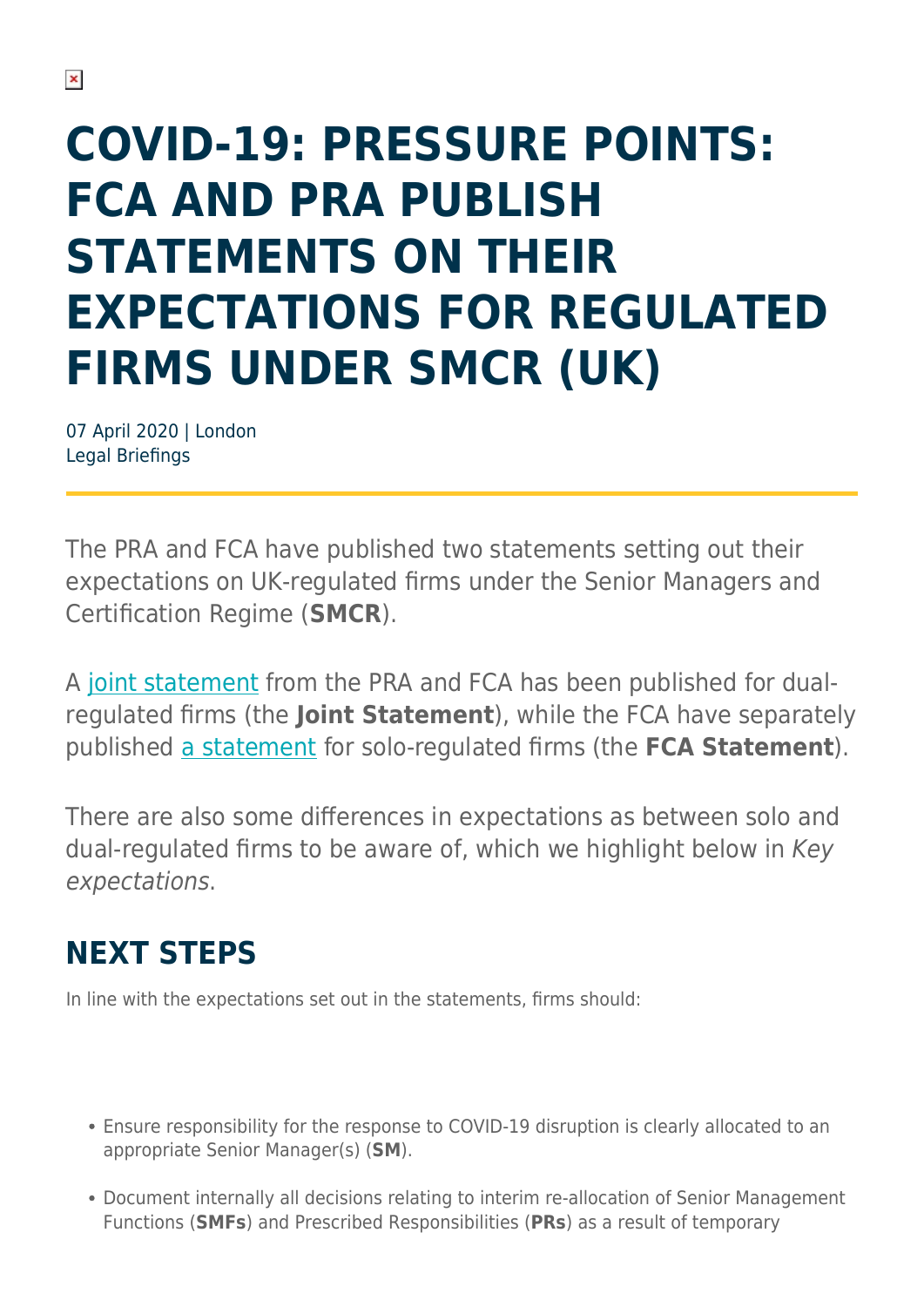absences during this period. Firms should be prepared to share these internal documents with the regulators on request.

- Communicate material temporary changes to the appropriate regulator promptly (this may not need to be by way of usual SMCR notification forms).
- Keep contingency plans under review to ensure they remain up-to-date.
- Take reasonable steps to complete any annual certifications that are due to expire while restrictions are in place.

### **KEY EXPECTATIONS**

#### *ALLOCATING RESPONSIBILITY FOR COVID-19 RESPONSE*

- Firms are not required to allocate a single SM to be responsible for response to the disruption caused by COVID-19. No "one size fits all" approach is being mandated (with the exception of requiring the responsibility of identifying key workers to be allocated to SMF1 (Chief Executive Officer) - see the [FCA](https://www.fca.org.uk/firms/key-workers-financial-services) and [PRA](https://www.bankofengland.co.uk/news/2020/march/guidance-for-schools-colleges-and-local-authorities-on-maintaining-educational-provision) statements for more information).
- In the Joint Statement, the PRA also recommends that dual-regulated firms consider how they respond to unexpected changes to contingency plans, given the possibility of SMs becoming temporarily absent. Solo-regulated firms should consider doing the same.

#### *TEMPORARY ARRANGEMENTS FOR SMFS AND PRS*

SMFs

- Where an SM is unexpectedly absent due to illness (or other COVID-19 related circumstances) firms may choose to allocate SMFs to existing SMs. In addition, under the existing '12-week rule', firms may permit an unapproved individual to perform an SMF role where such arrangements are temporary.
- For solo regulated firms, the FCA intends to issue a Modification by Consent to the 12 week rule to support firms using temporary arrangements for up to **up to 36 weeks**. **This extended period is not currently available for dual-regulated firms** (although this position remains under review).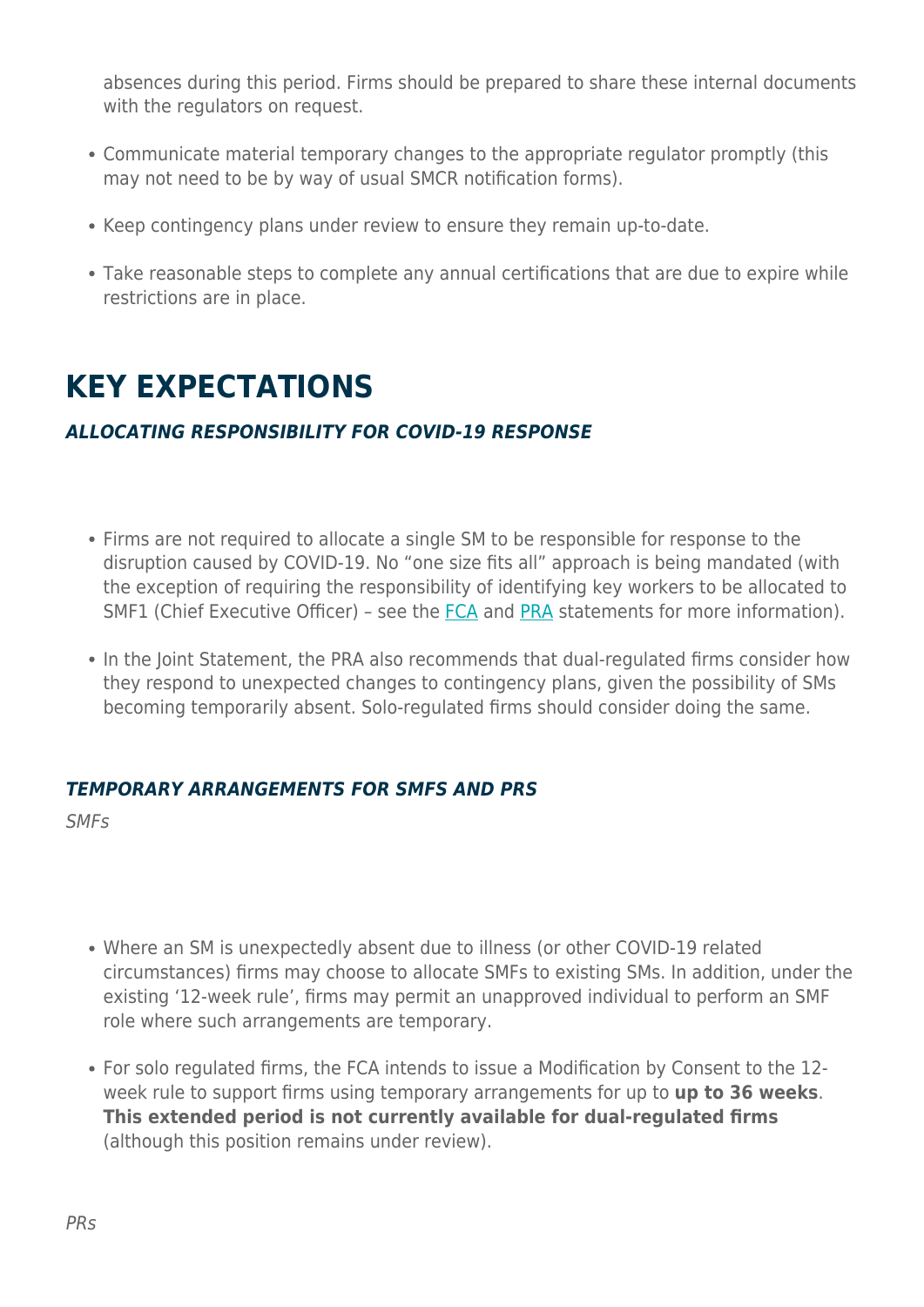The FCA and PRA expect PRs (for both solo and dual-regulated firms) to be **allocated to existing approved** SMs wherever possible. Where this is not possible (for example due to other SM absences), the PR can be allocated to an unapproved individual performing an SMF's role on an interim basis.

**All temporary changes to SMFs or PRs throughout this period should be clearly documented on internal records**, including in Statements of Responsibilities (**SoRs**) and Responsibilities Maps (where appropriate). These records will need to be available to the FCA and/or PRA on request.

#### *FURLOUGHING STAFF*

- Both statements confirm that furloughed SMs will retain their approved status during their temporary absence and will not need to seek re-approval.
- Certain 'required' functions (such as Compliance Oversight and MLRO) and/or 'mandatory' functions (such as the CEO, CFO and Chair of the Governing Body for CRR and SII firms) should only be furloughed "as a last resort". Firms must arrange cover for those SMFs during the individual's absence.
- Firms have greater flexibility in furloughing SMs whose function are not mandatory. However, in the Joint Statement, **dual regulated firms are cautioned to think carefully about the implications of furloughing non-mandatory SMFs** (such as SMFs responsible for business continuity). Solo-regulated firms should also consider the implications of furloughing key senior staff.

#### *NOTIFICATION REQUIREMENTS DURING THIS PERIOD*

All firms

• All firms should update the FCA (and, where relevant, the PRA) by email or by telephone where: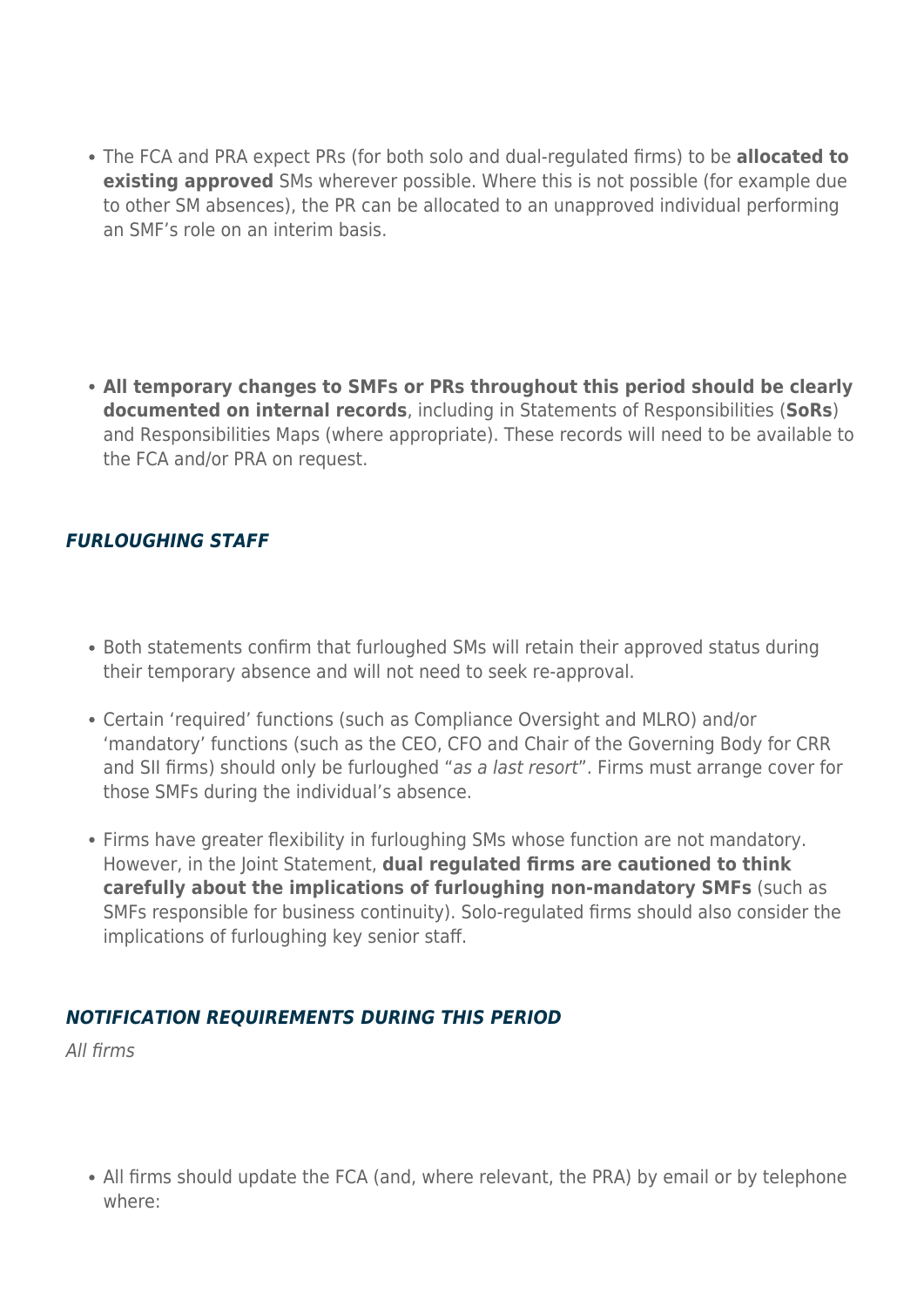- unapproved individuals are acting as SMFs under the '12-week rule'; and/or
- o SMs have been furloughed.

Firms are not required to submit Forms C, D or J in connection with these temporary absences.

Solo-regulated firms

Solo-regulated firms will **not** be required to submit an updated SoR for approved SMs if a temporary change is made to their responsibilities. However, **solo-regulated firms will still need to notify the FCA of the detail of any changes** (by email or by telephone) that would normally be included in updated SoRs.

Dual-regulated firms

**Dual-regulated firms are still required to update and submit SoRs if there are significant changes** "as soon as reasonably practical". It is acknowledged in that this may take longer than usual due to current operational challenges.

#### *NO CHANGE TO THE OBLIGATION TO CERTIFY STAFF AS FIT AND PROPER*

- Dual-regulated firms should take **reasonable steps** to complete annual certifications due to expire during this period. What might constitute reasonable steps may be altered given the current situation, and certification policies and procedures may need to be adapted.
- While not specifically addressed in the FCA Statement, in the absence of any new regulatory guidance, the FCA's expectation appears to be that solo-regulated firms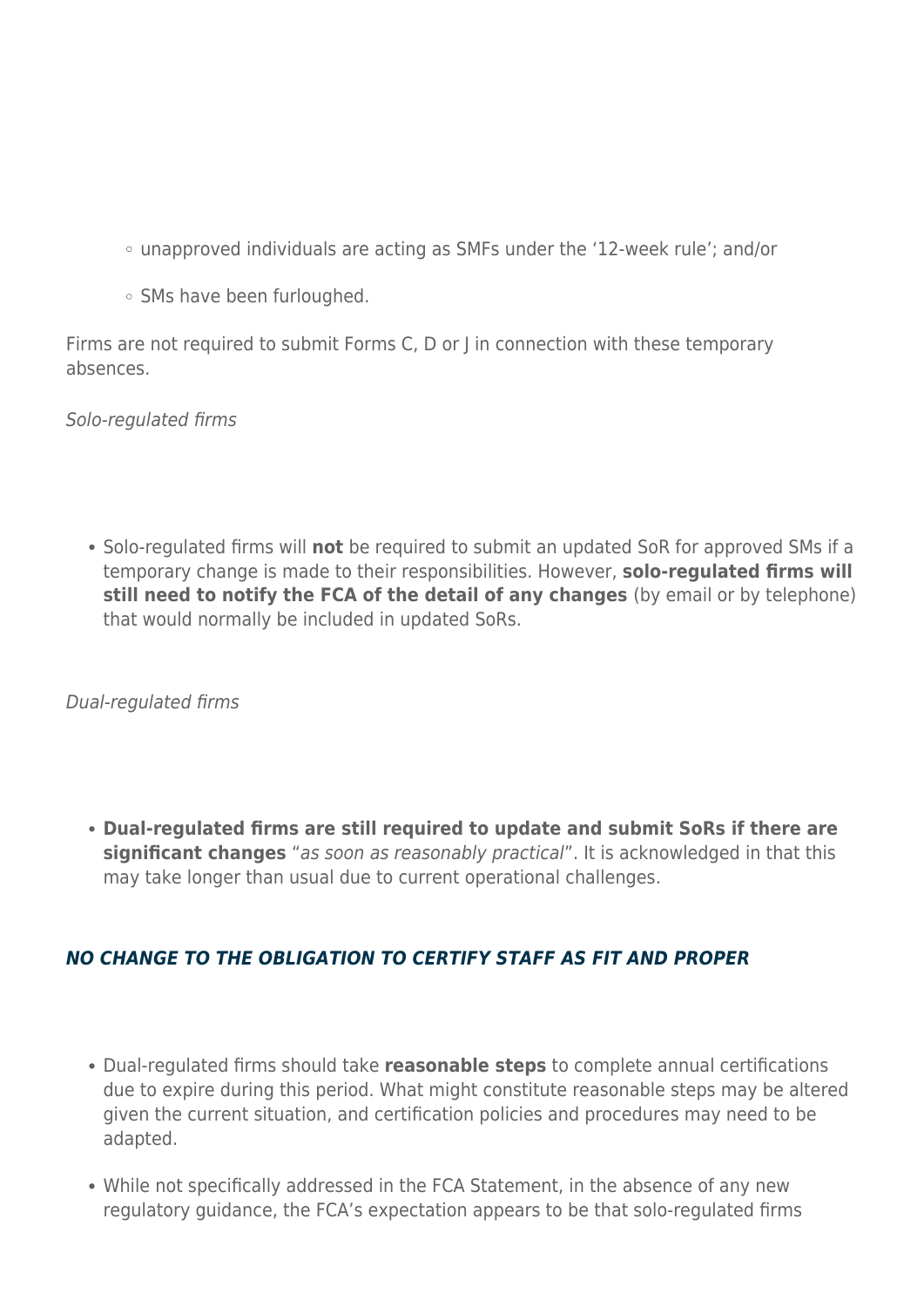should also take reasonable steps to continue with annual certifications during this period.

Our article on the PRA and FCA's guidance on key workers in financial services is available [here](https://www.herbertsmithfreehills.com/latest-thinking/covid-19-people-pra-and-fca-publish-guidance-on-key-workers-in-financial-services-uk), and our general briefing on COVID-19 - Key Issues for Employers is available [here.](https://www.herbertsmithfreehills.com/latest-thinking/covid-19-people-key-issues-for-uk-employers)

[More on COVID-19](https://www.herbertsmithfreehills.com/latest-thinking/navigating-the-covid-19-outbreak)